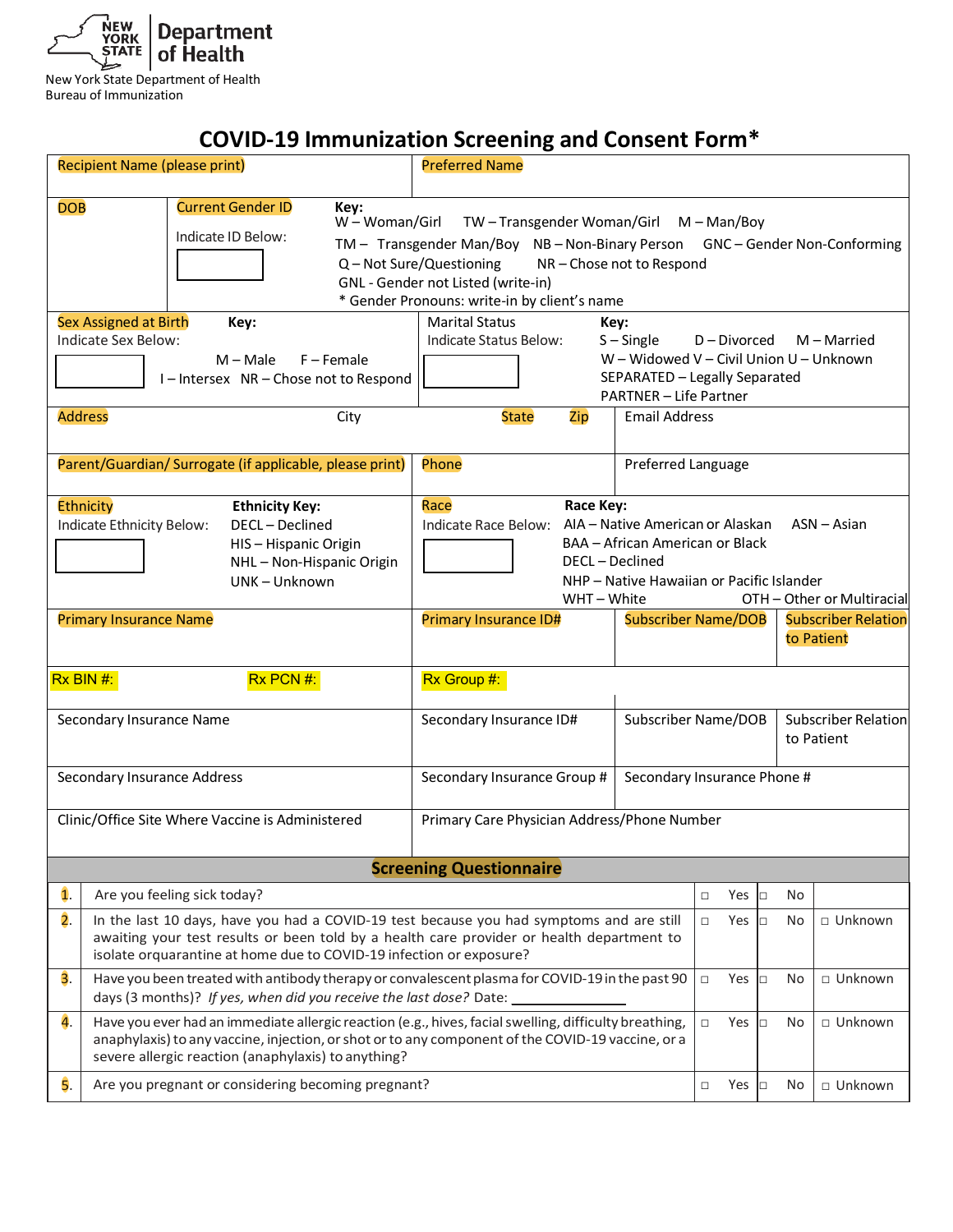| 6.               | Do you have cancer, leukemia, HIV/AIDS or any other condition that weakens the immune<br>system?                                                                                                                                                                      | $\Box$ | Yes | $\Box$ | No        | Unknown<br>$\Box$                               |
|------------------|-----------------------------------------------------------------------------------------------------------------------------------------------------------------------------------------------------------------------------------------------------------------------|--------|-----|--------|-----------|-------------------------------------------------|
| $\overline{7}$ . | Do you take any medications that affect your immune system, such as cortisone, prednisone or<br>other steroids, anticancer drugs, or have you had any radiation treatments?                                                                                           |        | Yes |        | No.       | Unknown<br>$\Box$                               |
| 8.               | Do you have a bleeding disorder, a history of blood clots or are you taking a blood thinner?                                                                                                                                                                          | п      | Yes | $\Box$ | No        | Unknown<br>$\Box$                               |
| 9.               | Do you have a history of myocarditis (inflammation of the heart muscle) or pericarditis<br>(inflammation of the lining around the heart)?                                                                                                                             | п      | Yes | $\Box$ | No.       | Unknown<br>$\Box$                               |
| 10.<br>$\ast$    | Are you 18 years old or older, and have you received 2 doses of the Pfizer vaccine, the second dose<br>being at least 6 months ago?                                                                                                                                   | П      | Yes | $\Box$ | <b>No</b> | Date of $2^{nd}$ dose:<br>(if applicable        |
| 11 <sub>1</sub>  | Have you received 2 doses of the Moderna vaccine, the second dose being at least 6 months ago?                                                                                                                                                                        | П      | Yes | $\Box$ | No        | Date of 2 <sup>nd</sup> dose:<br>(if applicable |
| 12.<br>ж         | Have you received a previous dose of the Janssen vaccine, at least 2 months ago?                                                                                                                                                                                      | $\Box$ | Yes | $\Box$ | No        | Date of 1 <sup>st</sup> dose:<br>(if applicable |
| 13.<br>$\ast$    | If you had a previous dose of Janssen (Johnson & Johnson), did you develop thrombosis with<br>thrombocytopenia syndrome (TTS)?                                                                                                                                        | $\Box$ | Yes | $\Box$ | <b>No</b> | $\Box$ Unknown                                  |
| 14.1             | Have you received a previous dose of a non-FDA authorized or approved COVID-19 vaccine<br>authorized by the WHO <sup>1</sup> but not by the FDA (AstraZeneca – VAXZEVRIA, Sinovac –<br>CORONAVAC, Serum Institute of India - COVISHIELD,<br>Sinopharm/BIBP, COVAXIN)? | П      | Yes | $\Box$ | <b>No</b> | $\Box$ Unknown                                  |

**\*Questions #10 - 14 pertain to booster dose eligibility.**

<sup>1</sup> As set forth in the [CDC's Emergency Use Instructions,](https://www.cdc.gov/vaccines/covid-19/eui/downloads/EUI-HCP.pdf) a non-FDA authorized or approved COVID-19 vaccine such as those vaccines "listed for emergency use by the World Health Organization, or is included in CDC's Technical Instructions for Implementing Presidential Proclamation Advancing Safe Resumption of Global Travel During the COVID-19 Pandemic and CDC's Order, or that is a non-placebo part of a clinical trial within or outside the United States that is a WHO-EUL COVID-19 vaccine or a vaccine that is not listed for emergency use by WHO but for which a U.S. data and safety monitoring board or equivalent has independently confirmed efficacy in the United States (hereinafter '"non-FDA authorized or approved COVID-19 vaccines').

## **Emergency Use Authorization**

The FDA hasmade the COVID-19 vaccine available under an emergency use authorization (EUA). The EUA is used when circumstances exist to justify the emergency use of drugs and biological products during an emergency, such as the COVID-19 pandemic. This vaccine has not undergone the same type of review as an FDA-approved or cleared product. However, the FDA's decision to make the vaccine available is based on the totality of scientific evidence available, showing that known and potential benefits of the vaccine outweigh the known and potential risks. Please note: FDA approved the Pfizer-BioNTech COVID-19 vaccine as a two-dose series in individuals 16 years of age and older. The vaccine continues to be available under an EUA for certain populations, including for those individuals 5 through 15 years of age and for the administration of a third dose in the populations set forth in the consent section below.

## **Emergency Use Instruction**

Emergency Use Instructions (EUIs) are issued by the CDC to provide information about emergency use of FDA-approved medical products that may not be included in or differ in some way from the information provided in the FDA-approved labeling (package insert). The COVID-19 vaccine by Pfizer-BioNTech is an FDA-approved COVID-19 vaccine (brand name Comirnaty, mRNA) to prevent COVID-19 in persons 16 years of age and older. CDC is issuing EUI to provide information about use of this vaccine as an additional primary dose in certain immunocompromised persons (12 years of age and older) and a booster dose in certain adults (18 years of age and older) who received certain **non-FDA authorized or approved COVID-19 vaccine** (e.g., certain vaccines available outside of the United States or from clinical trial participation).

## **Consent**

I have read, or had explained to me, the information sheet about the COVID-19 vaccination. I understand that if my vaccine requires two doses, I will need to be administered (given) two doses to be considered fully vaccinated. Further, I understand that a booster dose of COVID-19 vaccine may be recommended at least 2 months following the first dose of Janssen vaccine or at least 6 months following the second dose of Pfizer-BioNTech or Moderna COVID-19 vaccine if I am 18 years old or older to increase my protection.

I have had a chance to ask questions which were answered to my satisfaction (and ensured the person named above for whom I am authorized to provide surrogate consent was also given a chance to ask questions). I understand the benefits and risks of the vaccination as described.

I request that the COVID-19 vaccination be given to me (or the person named above for whom I am authorized to make this request and provide surrogate consent). I understand there will be no cost to me for this vaccine. I understand that any monies or benefits for administering the vaccine will be assigned and transferred to the vaccinating provider, including benefits/monies from my health plan, Medicare or other third parties who are financially responsible for my medical care. I authorize release of all information needed (including but not limited to medical records, copies of claims and itemized bills) to verify payment and as needed for other public health purposes, including reporting to applicable vaccine registries.